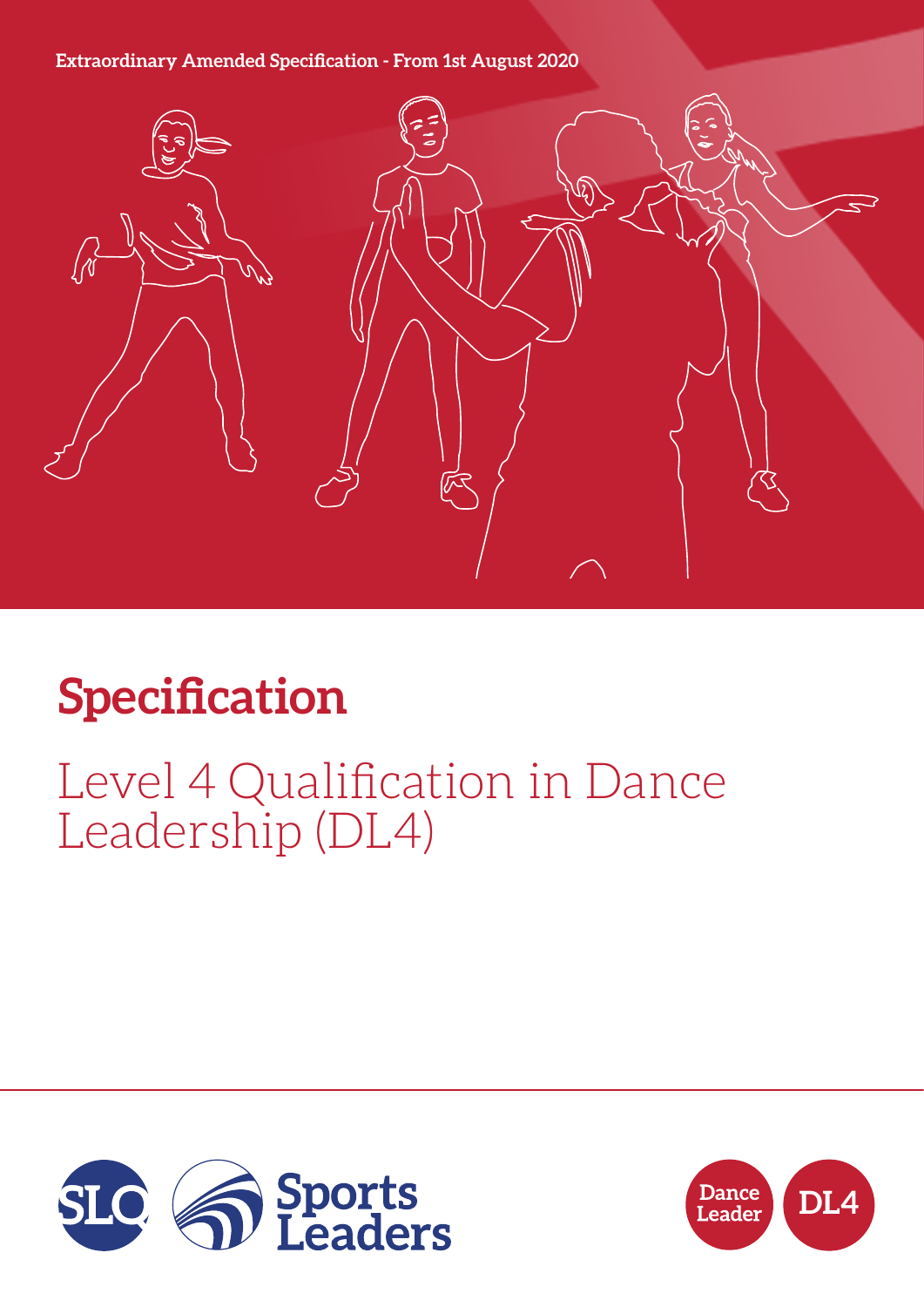#### **Introducing the Extraordinary Specification for 2020/21**

Note: This Extraordinary Amended Specification has been introduced in response to the Covid-19 crisis to ensure that the qualification's assessments can be delivered by Centres and remain accessible to learners.

In summary - delivery of the SLQ Sports Leaders during the academic year 2020-21 includes the following adaptations:

| Definition of<br>community                                      | During these unprecedented times the definition of community has evolved. For the<br>purpose of dance leadership community is defined as:                                                                                                                                                                                                        |  |  |
|-----------------------------------------------------------------|--------------------------------------------------------------------------------------------------------------------------------------------------------------------------------------------------------------------------------------------------------------------------------------------------------------------------------------------------|--|--|
|                                                                 | <b>Education provider</b><br>$\bullet$<br>Social bubble<br>Home environment<br>Social media/digital environment<br>When a learner is asked to deliver an activity within their community this can be done<br>for any of the above.                                                                                                               |  |  |
| Demonstration of<br>leadership                                  | 1 hour of dance leadership sessions as part of Unit 2<br>$\bullet$                                                                                                                                                                                                                                                                               |  |  |
| Responsibility of<br>leading safe sessions<br>as a Dance Leader | A Level 4 Dance Leader during training is required to be supported and guided at all<br>times by their tutor/assessor or person in charge of the organisation they are leading<br>in.                                                                                                                                                            |  |  |
|                                                                 | The responsible person will be required to advise the learner on risk assessments and<br>the interventions required to put in place in line with the organisation's Covid-19<br>safety guidance.                                                                                                                                                 |  |  |
|                                                                 | Once qualified the Dance Leader will be able to assist in leading dance activity<br>sessions under direct supervision.                                                                                                                                                                                                                           |  |  |
| Covid-19 Learner<br><b>Support Challenges</b>                   | SLQ Sports Leaders have developed a series of Covid-19 Learner Support Challenges as<br>identified below. These are available to access as part of home learning or within face<br>to face sessions.                                                                                                                                             |  |  |
|                                                                 | The aim of these challenges is to support the Dance Leader to deliver safely during<br>these challenging times. They will guide the learner to recognise the skills that are<br>being developed and guide them to implement them effectively in the ever changing<br>environment.                                                                |  |  |
|                                                                 | The sessions aim to support the delivery of the qualification through these<br>extraordinary times and support the learner with understanding how they can lead<br>sessions safely during the Covid-19 crisis. The support challenges are referenced<br>throughout the tutor resources and the Learner Resources as 'Power Up<br>Opportunities'. |  |  |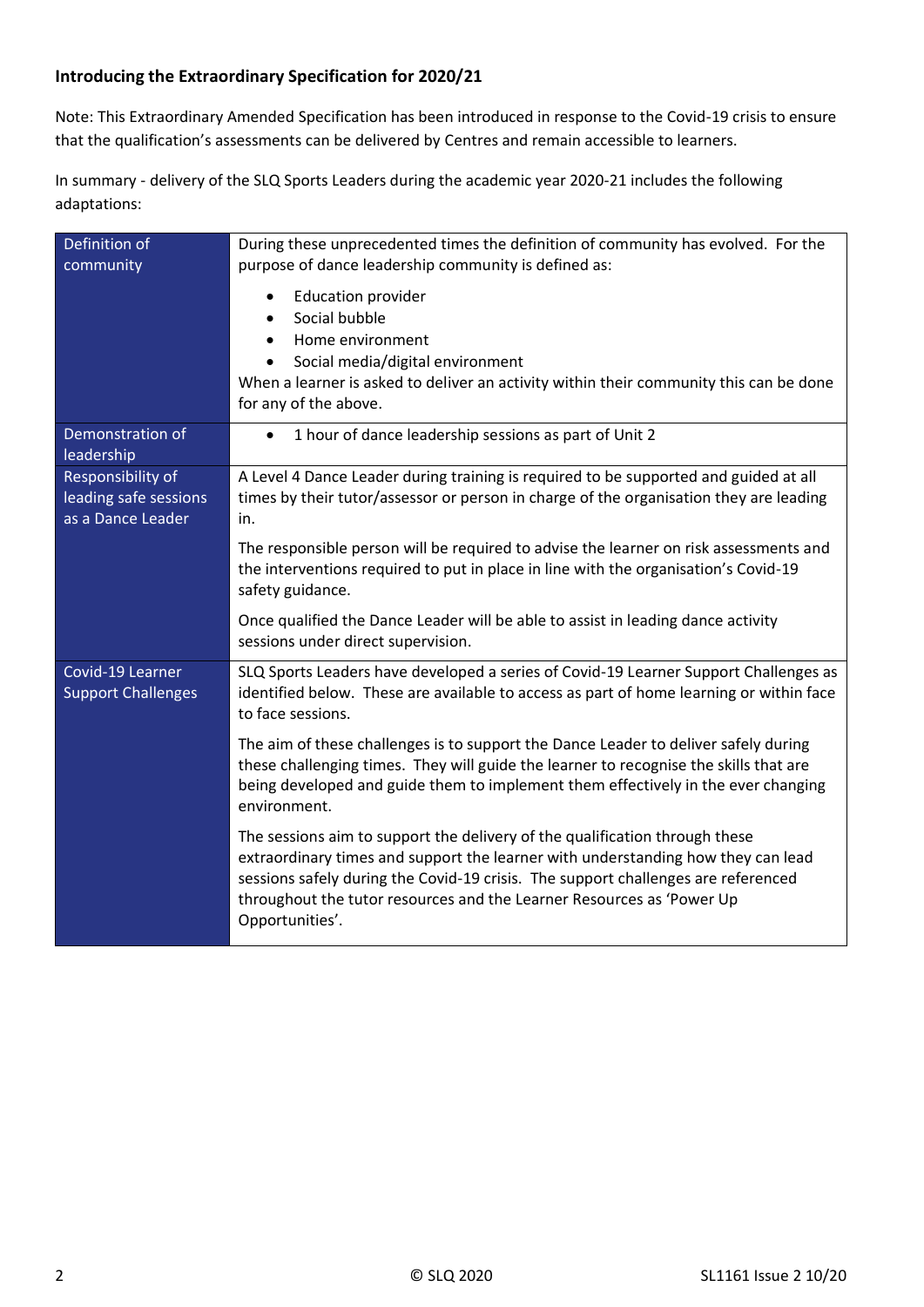#### **Supporting learners to develop their skills**

SLQ Sports Leaders will support the delivery of this qualification through four new, learner facing, 'Covid-19 Support Challenges', these are included in your learner registration fees. The resources can either be issued to learners to complete during their tutor time or they can be given as sessions to be completed at home. Each session should take about an hour to complete.

The challenges are designed to be delivered alongside the qualification delivery to give support and understanding of the current circumstances for leading activities. It will also give additional ideas to learners about how they might need to adapt to the needs of the Covid-19 crisis environment.

The four challenges are:

- 1) Valuing Learning Challenge Re-engaging with learning and your community
- 2) Skills for Progression Challenge The personal skills you need to progress
- 3) Believe in Yourself Challenge Building confidence to succeed
- 4) Safety Awareness Challenge Assist in leading activities safely

These challenges are referenced as 'Power Up' opportunities in the Tutor Resources and in the Learner Evidence Record.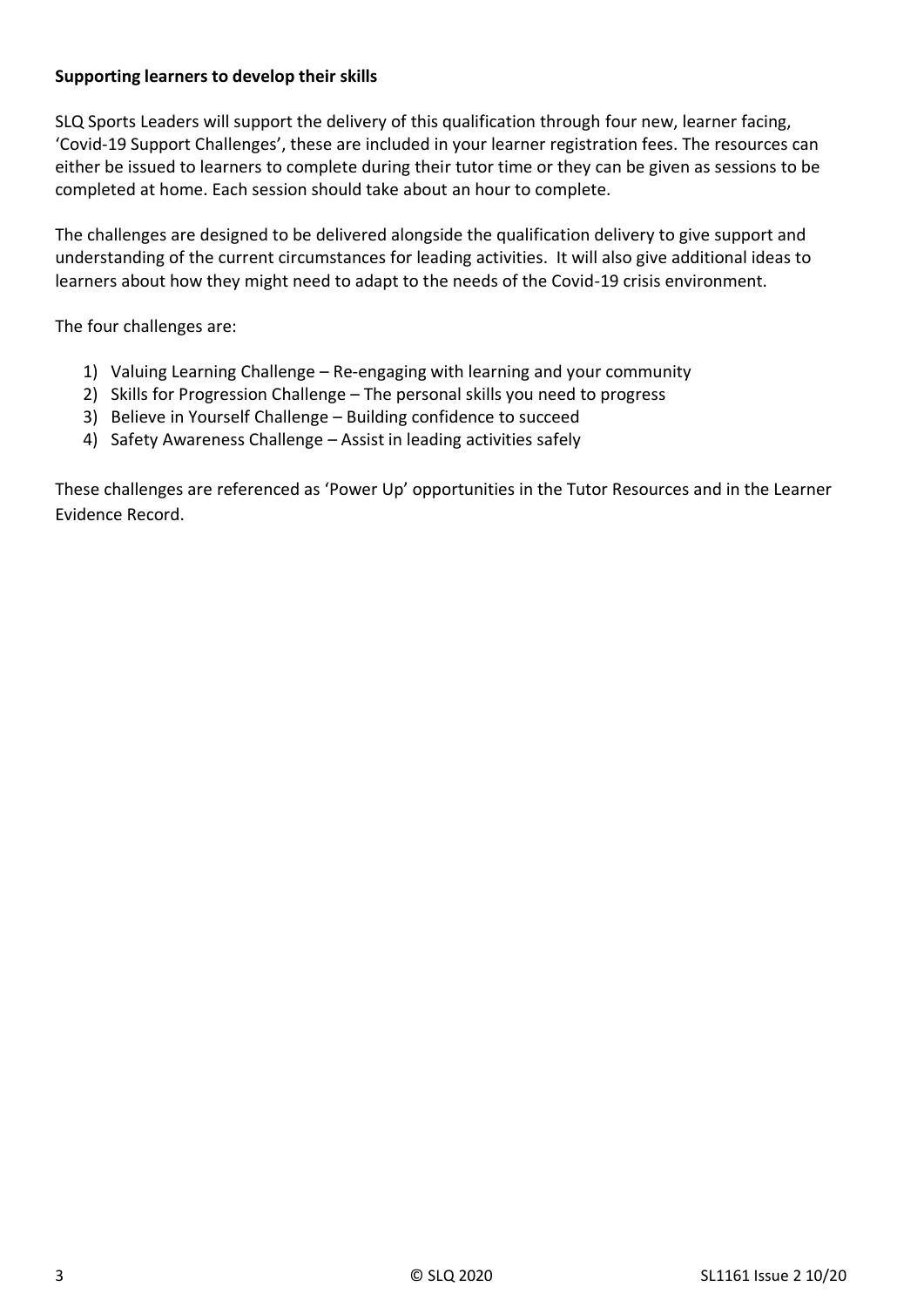#### **Qualification information**

#### **Objective:**

SCQF DL4 is a nationally recognised qualification that enables successful learners to assist in leading purposeful and enjoyable dance activity, under direct supervision.

This 'Extraordinary Amended Specification' has been developed and issued in response to the changes in the environment due to the Covid-19 crisis. The amendments have been put in place so that learners can continue to safely demonstrate their leadership skills for practical assessments.

| Minimum age on course start date    | 12 years old                                           |
|-------------------------------------|--------------------------------------------------------|
| Pre-requisites                      | None                                                   |
| Level of supervision during course  | Direct supervision                                     |
| Level of supervision once qualified | Direct supervision                                     |
| Notional Learning Time              | 48 hours                                               |
| Tutored time (GL)                   | 28 hours                                               |
| Demonstration of leadership         | 1 hour - required before qualification is certificated |
| <b>Credits</b>                      | 5 credits                                              |
| Insight points                      | 5                                                      |

#### **Assessment**

SLQ Sports Leaders have provided an easy to use Learner Evidence Record (LER) for this qualification. The LER is mandatory and uses the following assessments:

- Practical observation with additional guidance of how to use videos and conferencing apps to support assessment decisions
- Questioning of underpinning knowledge via worksheets
- Plans and evaluations completed during the course

\* Reasonable adjustments can be made for learners who are unable to complete the LER

#### **Demonstration of Leadership Hours**

*Adapted assessment to ensure the qualification is accessible for learners during the Covid-19 crisis.*

| Unit                                                              | Leadership hours required for courses<br>with start dates between 1 August<br>2020 to 31 July 2021 |
|-------------------------------------------------------------------|----------------------------------------------------------------------------------------------------|
| Unit $2$ – Plan, assist in leading and review a dance<br>activity | 1 hour of leadership to peers                                                                      |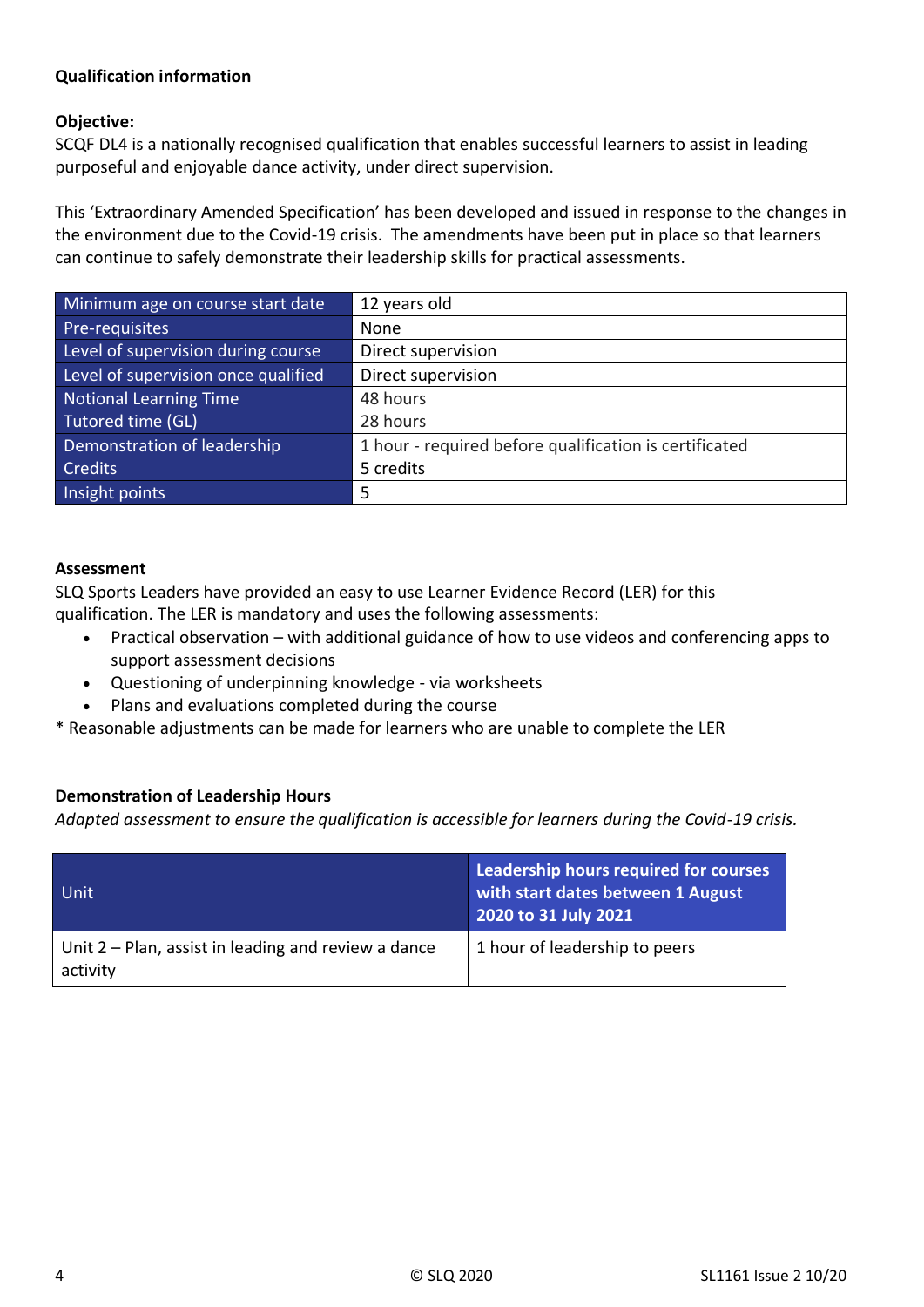#### **Resources – Reviewed for 2020/21**

*A suite of support resources and guidance to enable you and your learners to create Sports Leaders in 2020/21 will be available*.

To assist you with the delivery and assessment of this qualification SLQ Sports Leaders will provide you with access to the following documents electronically:

- This qualification specification reviewed for 2020/21 to overcome the challenges of Covid-19
- Delivering sports leadership in the Covid-19 pandemic Guidance for Tutors and other delivery staff
- Learner Evidence Record reviewed for 2020/21
- A series of Covid-19 Learner Support Challenges to support learners to be adaptable to the changing safety needs of their community and the Covid-19 environment
- Tutor Resource presentation slides for each unit reviewed for 2020/21
- Quality Assurance Review Checklist reviewed for 2020/21
- Internal Verification forms reviewed for 2020/21

#### **Training requirements for your Centre**

Tutor Training is mandatory for Centres planning to deliver SLQ Sports Leaders qualifications. A minimum of one person per Centre must undertake Tutor Training which gives 'Trained Tutor/Assessor' status lasting for two years.

Centre Course Managers (CCMs) e-training and Internal Verification e-training are also mandatory for those that are performing the roles at a Centre. Visi[t LEAP](https://leap.slqskills.org/training-menu/?def=1) to complete the training.

#### **Policies**

When agreeing to the Terms and Conditions, all Qualification Centres have acknowledged that the following policies are in place and accessible to both learners and tutors as required:

- Complaints policy
- Malpractice and maladministration policy
- Appeals policy

Our Quality Assurance engagements will check these are in place and whether these have been accessed in the last 12 months. If you have any questions regarding this requirement, please contact your [Senior Quality Assurance Officer](https://www.sportsleaders.org/about-us-1/meet-the-team-1) or your [Customer Services Team](https://www.sportsleaders.org/about-us-1/meet-the-team-1) member as soon as possible. We are happy to offer guidance regarding these policies if required.

#### **Progression**

This qualification has a progression pathway to the next level of Dance Leadership qualification. This qualification is the SCQF Level 5 Qualification in Dance Leadership.

#### **Price**

The price list for all SLQ Sports Leaders qualifications, awards and additional resources can be found [here.](https://www.sportsleaders.org/about-us-1/prices)

#### **FAQs**

A list of Frequently Asked Questions can be found [here.](https://www.sportsleaders.org/about-us-1/faqs)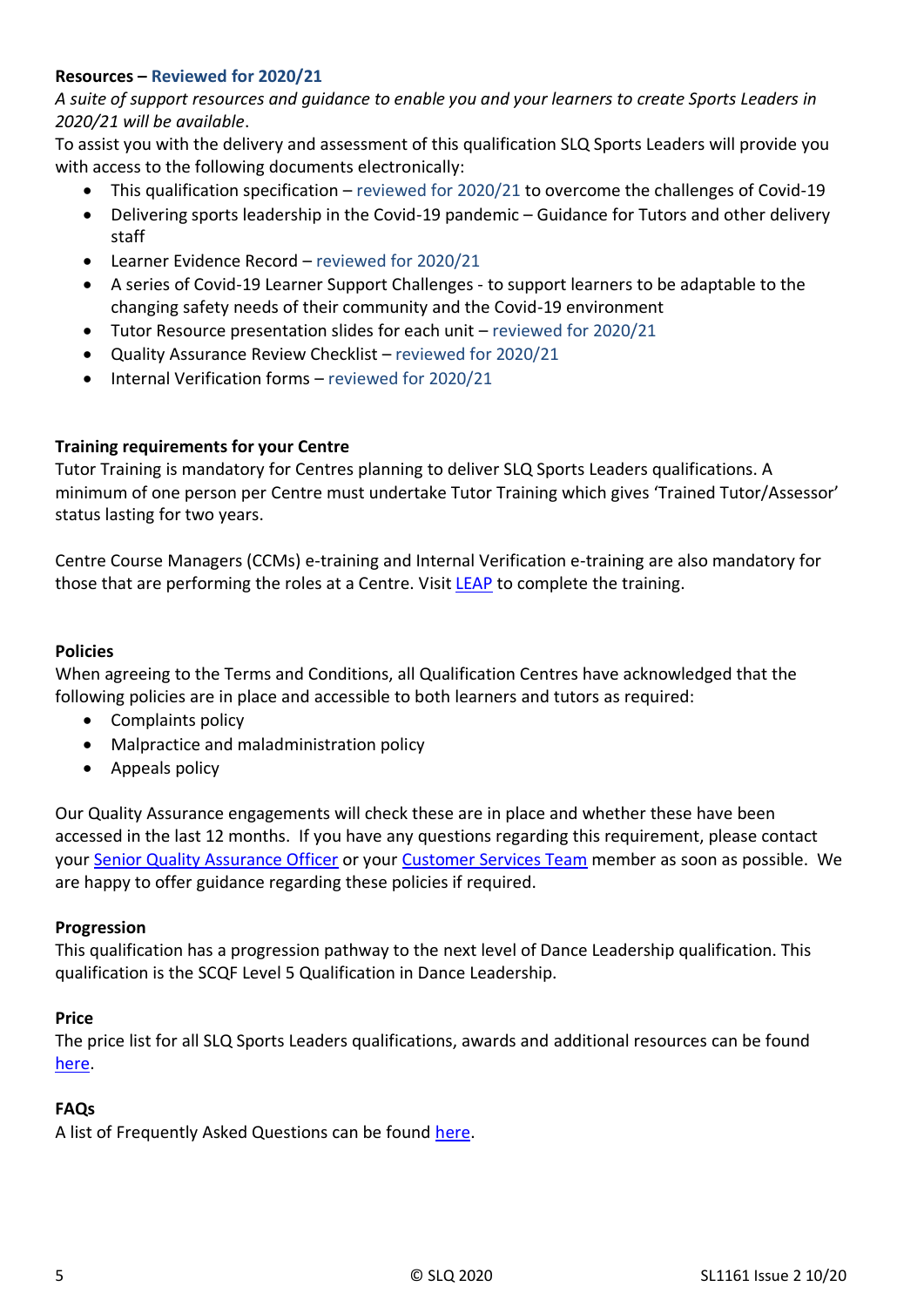## Extraordinary Specification for 2020/21 SLQ SCQF Level 4 Qualification in Dance Leadership (SCQF DL4) Unit Overview

| <b>Units</b><br>All units are mandatory                                                    | <b>Guided</b><br><b>Learning</b><br>(Tutor time) | <b>Directed</b><br>study<br>(includes 1 hour<br>of leadership*) | <b>Notional</b><br><b>Learning Time</b> |
|--------------------------------------------------------------------------------------------|--------------------------------------------------|-----------------------------------------------------------------|-----------------------------------------|
| Unit $1$ – Establishing leadership skills                                                  | 6                                                | 4                                                               | 10                                      |
| Unit $2$ – Plan, assist in leading and review a dance sessions                             | 10                                               | $7^*$                                                           | 17                                      |
| Unit 3 – Lead fitness based dance activities which promote a healthy lifestyle             |                                                  | 4                                                               | 11                                      |
| Unit 4 - Using music and stimulus in dance                                                 | 5                                                | 5                                                               | 10                                      |
|                                                                                            | 28                                               | 20                                                              | 48                                      |
| Learners must complete a minimum of 1 hour demonstration of leadership to peers for Unit 2 |                                                  |                                                                 | 5 credits                               |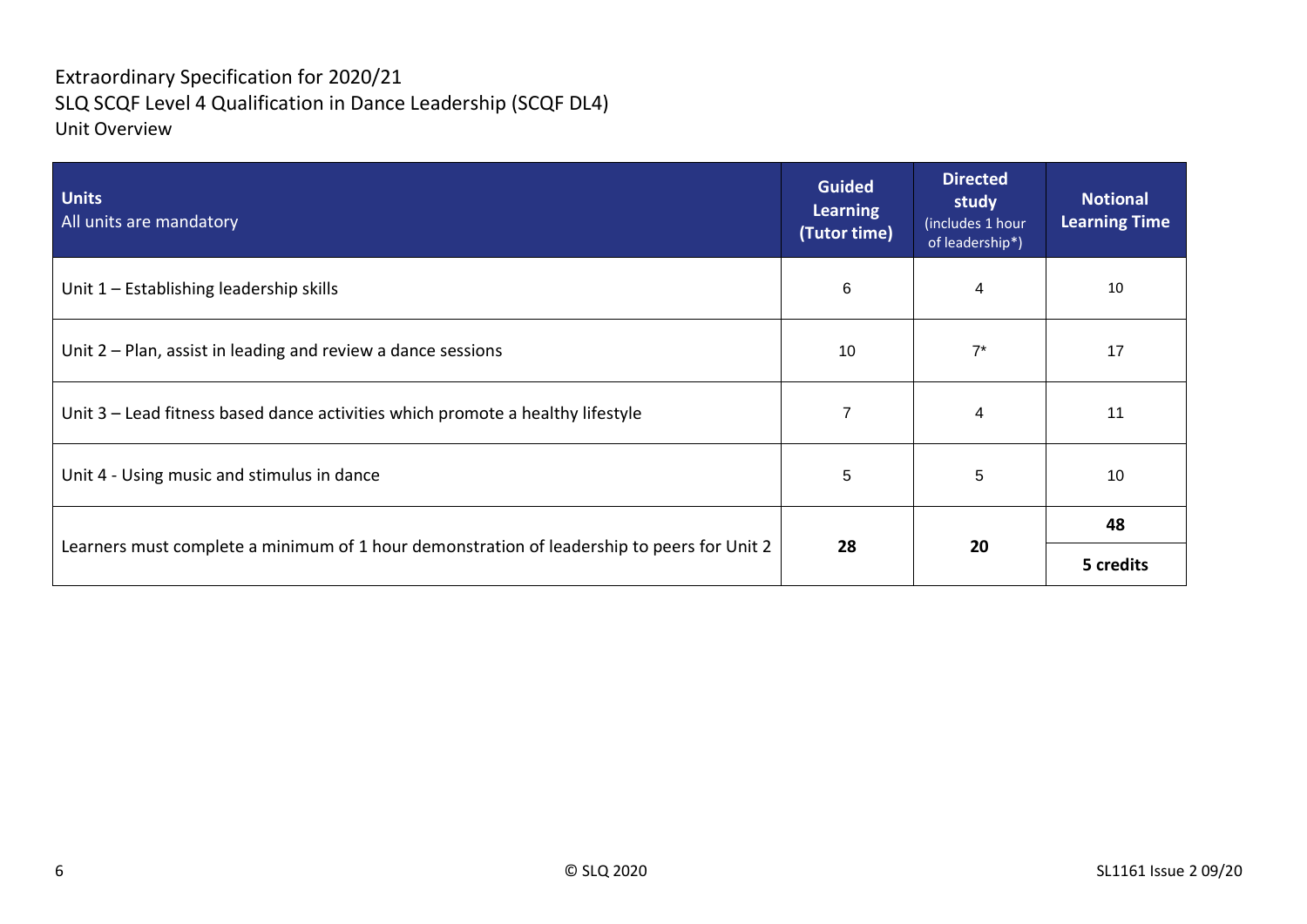## Extraordinary Specification for 2020/21 SLQ SCQF Level 4 Qualification in Dance Leadership (SCQF DL4) Units and Performance Criteria Guidance

| Unit 1 - Establishing leadership skills                                                         |                                                                                                                                         |                                                                                                        |  |  |
|-------------------------------------------------------------------------------------------------|-----------------------------------------------------------------------------------------------------------------------------------------|--------------------------------------------------------------------------------------------------------|--|--|
| Performance Criteria                                                                            | Minimum action required                                                                                                                 | What needs to be completed                                                                             |  |  |
|                                                                                                 | Learning Outcome 1 - Know the skills and behaviours needed to lead others                                                               |                                                                                                        |  |  |
| 1.1 Outline the skills that an effective leader will need                                       | Outline at least five skills an effective leader should<br>have                                                                         | Task 1.1 - Leadership skills and<br>behaviours                                                         |  |  |
| 1.2 Outline the way in which a successful leader<br>should behave                               | Outline at least five behaviours an effective leader<br>should display                                                                  | Complete task worksheet                                                                                |  |  |
| 1.3 Explain why the identified skills and behaviours<br>are important when leading others       | Give one reason why each of the skills and behaviours<br>are important when leading others                                              |                                                                                                        |  |  |
| 1.4 Explain the importance of being able to work as<br>part of a group                          | Give at least one reason for each why being able to<br>work as a group is important for:<br>A dance leader<br>Life<br>Work<br>$\bullet$ | Task 1.2 - Leadership skills and<br>behaviours as part of a group<br>Complete the task worksheet       |  |  |
| 1.5 Outline the skills and behaviours needed in<br>order to work effectively as part of a group | Outline at least three skills and three behaviours<br>needed to work effectively as part of a group                                     |                                                                                                        |  |  |
| Learning Outcome 2 - Be able to use leadership skills and behaviours effectively                |                                                                                                                                         |                                                                                                        |  |  |
| 2.1 Carry out an audit of their own leadership skills                                           | Carry out an audit of own leadership skills at the start<br>and at the end of their course                                              | Task 1.3 - Audit of leadership skills<br>Complete the task worksheet                                   |  |  |
| 2.2 Demonstrate the development of their<br>leadership skills and behaviours                    | Show improvement in at least two aspects of their<br>leadership skills                                                                  | Task 1.1 - Leadership skills and<br>behaviours<br><b>Practical Observation Form</b>                    |  |  |
| 2.3 Demonstrate the ability to work effectively as<br>part of a group                           | Work effectively as part of a group on at least<br>one occasion                                                                         | Task 1.2 - Leadership skills and<br>behaviours as part of a group<br><b>Practical Observation Form</b> |  |  |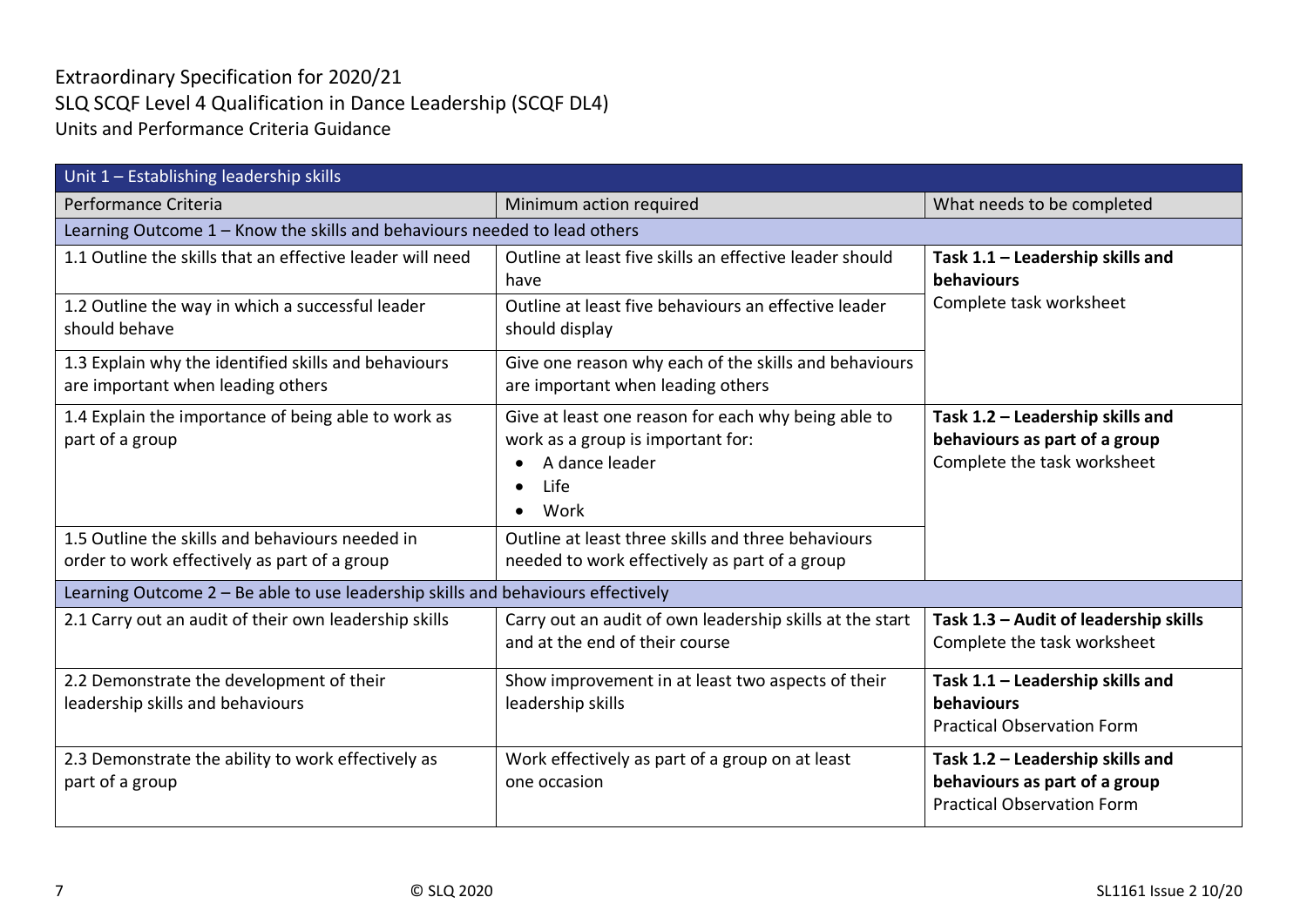| Unit 2 - Plan, assist in leading and review dance sessions                                   |                                                                                                                                                           |                                                                                                                                                                                                  |  |
|----------------------------------------------------------------------------------------------|-----------------------------------------------------------------------------------------------------------------------------------------------------------|--------------------------------------------------------------------------------------------------------------------------------------------------------------------------------------------------|--|
| Performance Criteria                                                                         | Minimum action required                                                                                                                                   | What needs to be completed                                                                                                                                                                       |  |
| Learning Outcome 1 - Know how to plan structured and inclusive dance activity                |                                                                                                                                                           |                                                                                                                                                                                                  |  |
| 1.1 Describe a range of activities for the elements of a<br>dance activity session           | Describe at least two different activities for each:<br>Warm up<br>Main body<br>Cool down                                                                 | Task 2.1 - Plan, assist in leading and<br>review a dance activity session<br>Session plan template - use at least two<br>examples of each activity type across<br>the two session plan templates |  |
| Learning Outcome 2 - Be able to plan structured and inclusive dance activity                 |                                                                                                                                                           |                                                                                                                                                                                                  |  |
| 2.1 Plan dance activity sessions                                                             | Plan two dance activity sessions                                                                                                                          | Task 2.1 - Plan, assist in leading and<br>review a dance activity session<br>Session plan template - create a plan<br>for at least two dance sessions                                            |  |
| Learning Outcome 3 - Know how to lead structured and inclusive dance activity                |                                                                                                                                                           |                                                                                                                                                                                                  |  |
| 3.1 Describe how dance activities can be adapted to<br>suit the needs of participants        | Describe at least two ways that you can adapt a<br>dance activity session to make it less challenging, and<br>at least 2 ways to make it more challenging | Task 2.1 - Plan, assist in leading and<br>review a dance activity session<br>Session plan template - complete the<br>relevant sections                                                           |  |
| Learning Outcome 4 - Be able to assist in leading structured and inclusive dance activity    |                                                                                                                                                           |                                                                                                                                                                                                  |  |
| 4.1 Assist in leading sport/activity sessions                                                | Assist in leading at least one x 15 minute dance activity Task 2.1 – Plan, assist in leading and<br>session                                               | review a dance activity session                                                                                                                                                                  |  |
|                                                                                              | Complete an additional 1 hour demonstration of<br>leadership                                                                                              | <b>Practical Observation Form</b>                                                                                                                                                                |  |
| 4.2 Use verbal communication when leading a dance<br>activity session                        | Use at least three different verbal communication<br>methods                                                                                              | <b>Leadership Log</b>                                                                                                                                                                            |  |
| 4.3 Use non-verbal communication when leading a<br>dance activity session                    | Use at least three different non-verbal<br>communication methods                                                                                          |                                                                                                                                                                                                  |  |
| 4.4 Use motivation methods to motivate participants<br>when leading a dance activity session | Use at least three motivational methods                                                                                                                   |                                                                                                                                                                                                  |  |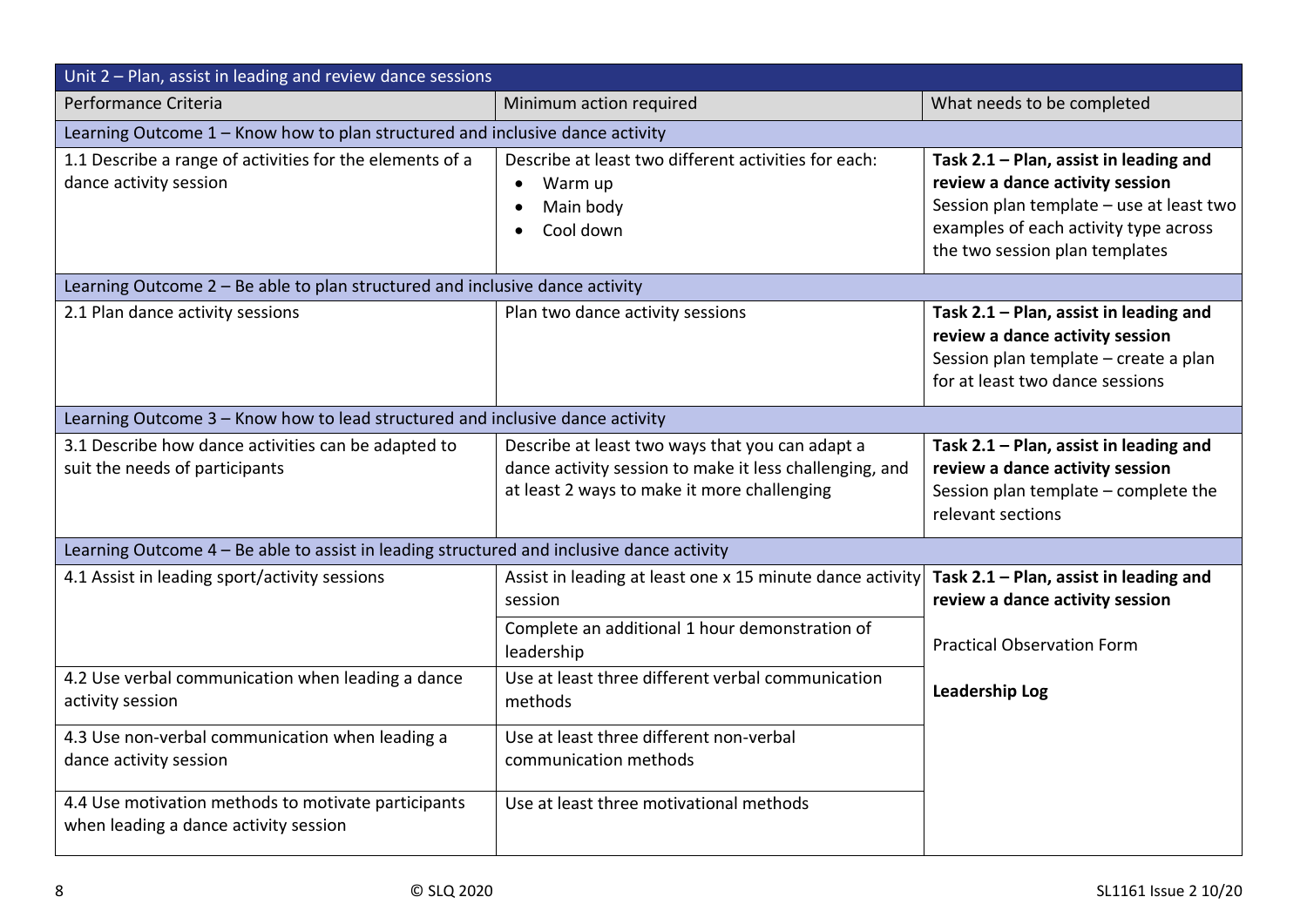| Learning Outcome 5 – Be able to review a dance activity session |                                                                 |                                                                                                                                                                                                |  |
|-----------------------------------------------------------------|-----------------------------------------------------------------|------------------------------------------------------------------------------------------------------------------------------------------------------------------------------------------------|--|
| 5.1 Review a dance activity session                             | Review at least one dance activity session that has<br>been led | Task $2.1$ – Plan, assist in leading and<br>review a dance activity session<br>Session plan template – complete the<br>review section of the session plan<br>template for at least one session |  |